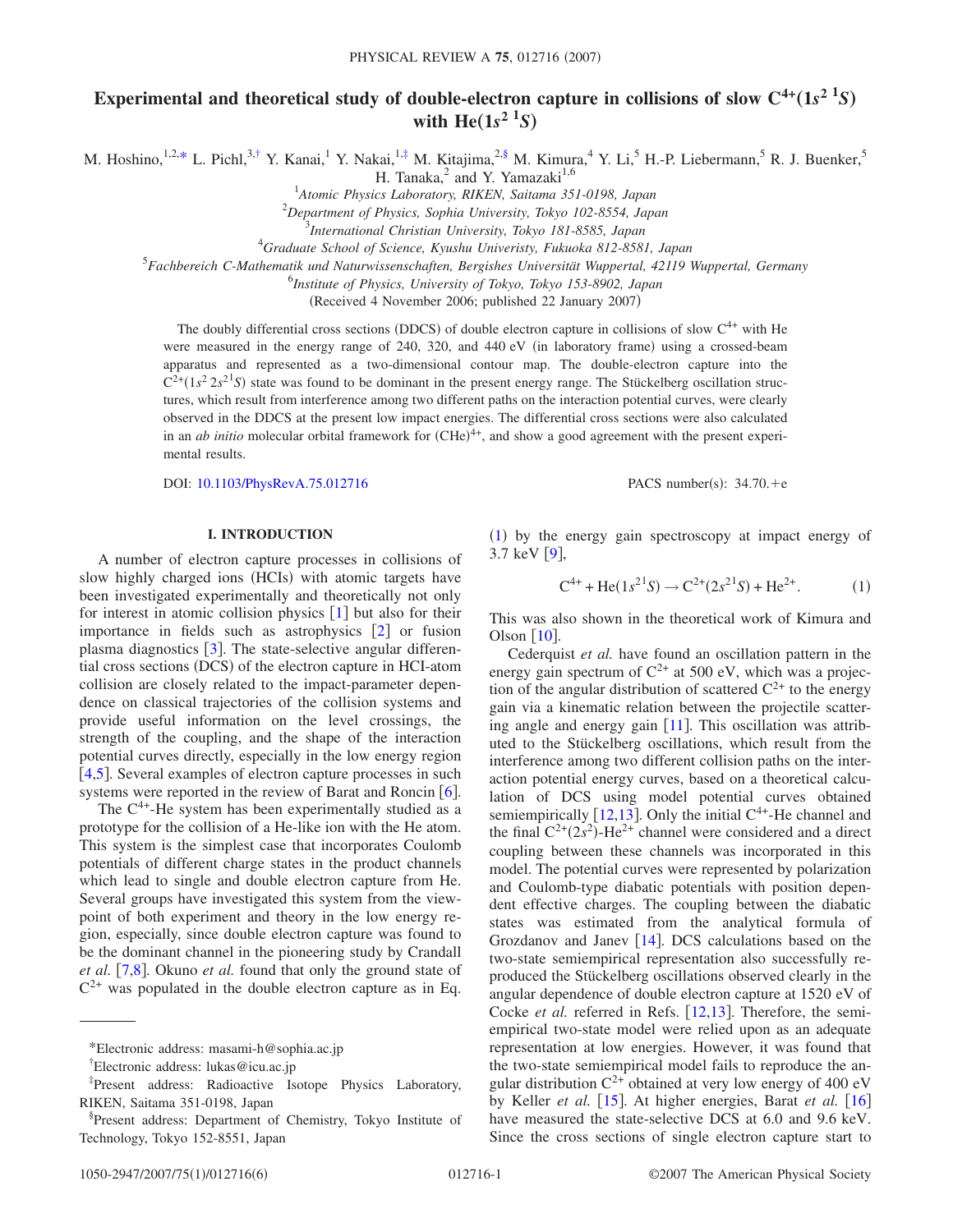substantially increase at these energies, the two-state model breaks down. Therefore, Barat *et al.* proposed a four-state model including the single electron capture channels which reproduces their experimental results at 6.0 and 9.6 keV well [ $16$ ]. As was the case of the two-state model, this four-state model did not reproduce the results of Keller *et al.* [[15](#page-4-14)].

Recently, we have presented the state selective measurements of angular distribution of double electron capture in  $C^{4+}$ -He collisions at 270 and 470 eV [[17](#page-4-16)], and compared with the calculated DCS based on the model potential of Boyed *et al.* [[18](#page-4-17)], which were obtained through the modification of the potential of Bárány *et al.* [[12,](#page-4-11)[13](#page-4-12)] by deducing parameters of an inverse problem. A clear discrepancy between the experimental and calculated results was found, especially at the very low energy at 270 eV. We have also presented improved measurements with a two-dimensional (2D) contour map on the energy gain—scattering angle plane at 400 eV, which showed the Stückelberg oscillations clearly [[19](#page-4-18)]. The 2D contour map provides state-resolved information resolved better than the conventional energy gain spectra or angular distribution representation. The results obtained at 400 eV  $\lceil 19 \rceil$  $\lceil 19 \rceil$  $\lceil 19 \rceil$  appeared to be consistent with the results of our previous work at 270 and 470 eV  $[17]$  $[17]$  $[17]$ . The oscillation periods observed on the 2D contour map were in a good agreement with the results of Keller *et al.* [[15](#page-4-14)], but the peak position were slightly shifted. Also the angular dependence of the peak intensities at larger angles did not match.

More recently, we have reported a calculation of differential cross sections of double electron capture in  $C<sup>4+</sup>$ -He collisions based on the full *ab initio* treatment of electronic states  $[20]$  $[20]$  $[20]$ . The calculated results showed a good agreement with our previous measurements at 400 eV. It was also found that the detailed theoretical treatment of the potential curves and the couplings among the reaction channels becomes much more important to reproduce the experimental DCS in the lower energy region than was expected before. However, as the Stückelberg oscillations in our angular spectra at 270 and 470 eV were unresolved, the experiment did not provide a stringent test for the calculated cross sections at 270 and 470 eV. Since the Stückelberg oscillation becomes quite sensitive to the details of potential curves, it is worthwhile to observe and clarify the oscillation patterns in the lower energy region. Therefore, we extended the detailed measurements based on the 2D contour map approach toward lower collision energy.

In this paper, we present the state-selective angular distribution measurements of  $C^{2+}$  in  $C^{4+}(1s^{21}S)$ -He collisions at 240, 320, and 440 eV with the 2D contour map on the energy gain—scattering angle plane. A close-coupling calculation of this collision process using 10-channel *ab initio* adiabatic potential energy curves and their nonadiabatic coupling matrix elements is also presented and compared with the experimental results. The resultant set of experimental and theoretical data directly elucidates the dynamics of the collision process.

### **II. EXPERIMENTS**

The experiment was carried out at the slow highly charged ion-beam facility in RIKEN  $[21]$  $[21]$  $[21]$ . The experimental setup has been described before  $|19,22|$  $|19,22|$  $|19,22|$  $|19,22|$ . Briefly, the  $C^{4+}(1s^{21}S)$  ion beam from the 14.5 GHz Caprice-type electron cyclotron resonance ion source was extracted and transported at around 8.0 keV to the collision chamber, which contains a crossed-beam apparatus. The ion beam was decelerated down to 0.8 keV just before the collision chamber by the deceleration lens system in the beamline. The crossedbeam apparatus consists of an ion-energy selector, an effusive nozzle, a scattered ion analyzer, and a beam profile monitor. The ion beam was decelerated to the desired energy and energy-selected by the ion-energy selector. Target He gas was introduced by the multicapillary array nozzle perpendicular to the scattering plane. Scattered ions were energy analyzed by a hemispherical analyzer, which can be rotated from  $-15^{\circ}$  to +60° with respect to the beam direction.

Two-dimensional (2D) contour maps of scattered ion intensities were constructed with respect to the kinetic energy difference before and after collisions,  $\Delta E$ , and the scattering angle of the projectile in the laboratory system,  $\theta_{lab}$  [[19](#page-4-18)]. The correction for the change of scattering geometry with scattering angle, i.e., the effective path length correction  $\lceil 23 \rceil$  $\lceil 23 \rceil$  $\lceil 23 \rceil$  has been estimated from the comparison of the angular distribution of the He+-He elastic scattering measured by our setup with the angular differential cross sections published in Ref. [[24](#page-5-4)]. The kinematic relation of scattered ion between  $\Delta E$  and  $\theta_{lab}$  was derived from the energy and momentum conservation law for inelastic two-body collisions  $[9]$  $[9]$  $[9]$ , which includes the inelastic energy transfer *Q*. Since the initial energy is well defined, one can specify the final state after a charge exchanging collision of HCI with an atom by measuring the  $\Delta E$  and  $\theta_{\text{lab}}$ . Typical energy and angular resolutions are estimated as  $\delta E/E \sim 1/150$  and  $\pm 1.0^{\circ}$ , respectively, where  $\delta E$ and *E* are the energy spread and the impact energy.

#### **III. THEORY**

We explain our theoretical method briefly, since it was already described before in Ref.  $[20]$  $[20]$  $[20]$ . In order to obtain the potential curves of the  $C<sup>4+</sup>$ -He system, we have carried out *ab initio* configuration interaction calculations by using an extended version of the multireference single- and doubleexcitation MRD-CI programs  $[25,26]$  $[25,26]$  $[25,26]$  $[25,26]$ . The correlation consistent polarized valence quadruple zeta, cc-pVQZ Gaussian basis  $\left[27\right]$  $\left[27\right]$  $\left[27\right]$  was employed for the C and He atoms. A selection threshold of  $10^{-9}$  hartree was used to select the configuration wave functions of which the electronic wave functions are composed. Potential energy curves for nine low-energy charge transfer states significantly coupled to the initial channel were computed for the internuclear distance *R* between 0.8 and 110 atomic units. The higher lying roots are important for the representation of the flat initial collision channel, as well as the series of its crossings with the single- and double-electron capture states, all of which exhibit Coulomb repulsion asymptotic behavior. In the region of internuclear distances above 25 a.u., all curve crossings were found to be strictly diabatic. The corresponding nonadiabatic couplings among all states involved were evaluated by using a numerical differentiation method  $[28]$  $[28]$  $[28]$ .

The de Broglie wave length of the projectile at the lowest energy considered in the present work is  $1.5 \times 10^{-3}$ a.u., due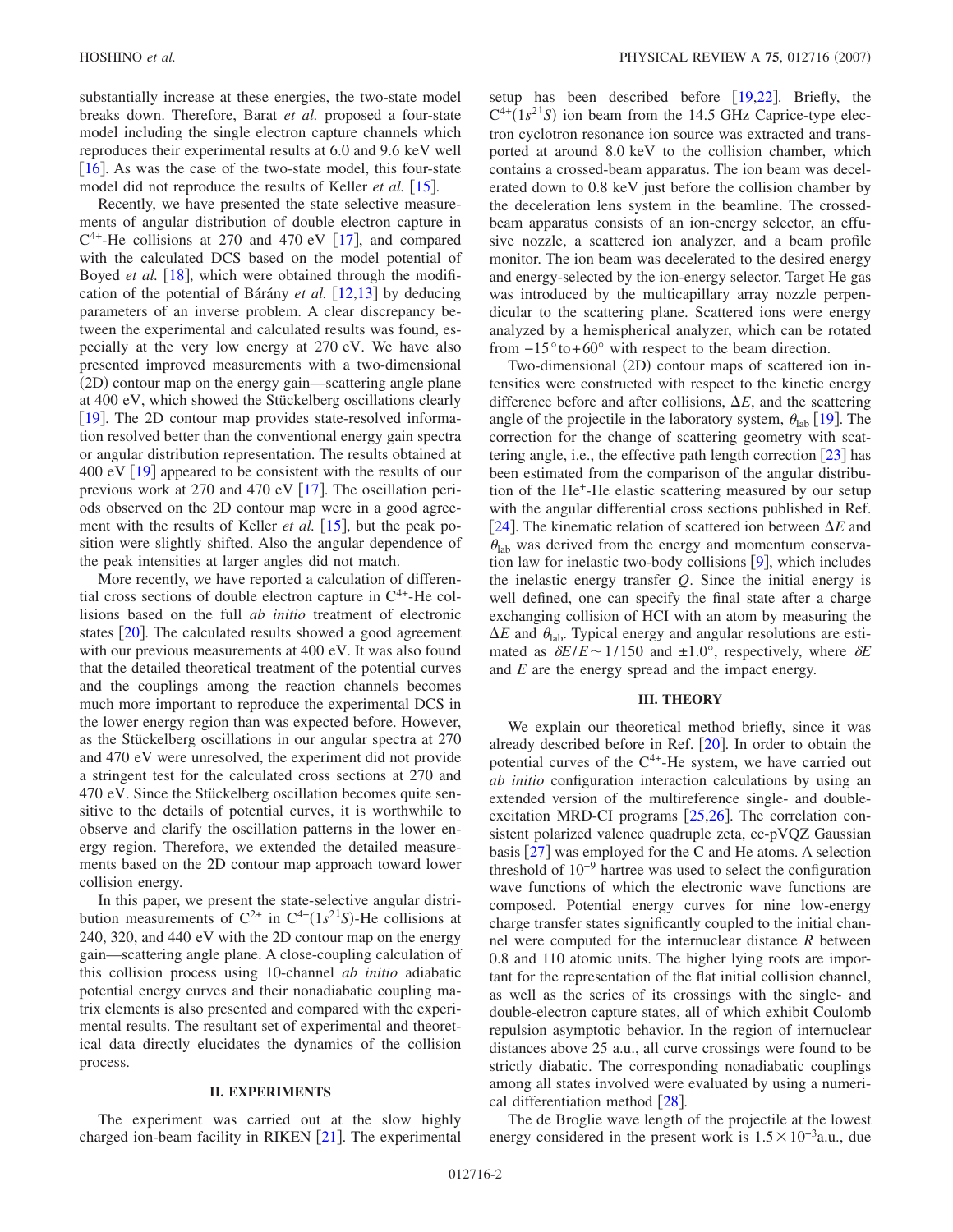<span id="page-2-1"></span>

FIG. 1. (Color online) DDCSs of scattered  $C^{2+}$  ions in  $C^{4+}$ -He collisions at 240, 320, and 440 eV. Solid and broken curves indicate the expected  $\Delta E$  as a function of the scattering angle  $\theta_{\rm lab}$  for the final states specified by *Q*=20.7 and 33.4 eV, respectively.

to the large mass of the  $C<sup>4+</sup>$  projectile, and much below the characteristic distance of the potential matrix. Therefore, in the calculation of differential cross sections, we applied the eikonal approximation to solving the coupled equations for state-dependent transition amplitude,  $c_{f,i}(b, z)$ . The diabatic curves of the initial collision state, double-capture state, and their couplings were obtained by the procedure of Heil  $\lceil 29 \rceil$  $\lceil 29 \rceil$  $\lceil 29 \rceil$ and compared to available semiempirical models in a recent paper  $\lceil 20 \rceil$  $\lceil 20 \rceil$  $\lceil 20 \rceil$ . The semi-classical formulation of the coupled equations for the transition amplitudes is given in detail in references $[30,31]$  $[30,31]$  $[30,31]$  $[30,31]$ . The cross section follows from the diffraction integral of the transition amplitude,

$$
\frac{d\sigma}{d\Omega}(\theta) = (mv)^2 \left| \int_0^\infty J_0(\eta b) c_{f,i}(b; \infty) b db \right|, \tag{2}
$$

<span id="page-2-0"></span>where  $m$  is the reduced mass,  $v$  is the relative collision velocity,  $J_0$  is the Bessel function, and  $\eta = 2mv \sin(\theta/2)$  [[30](#page-5-10)]. To calculate the diffraction integral in Eq.  $(2)$  $(2)$  $(2)$ , we employed a grid of 10 000 impact parameter points.

#### **IV. EXPERIMENTAL RESULTS**

#### **A. Doubly differential cross sections**

Figure [1](#page-2-1) shows the relative doubly differential cross sec-

PHYSICAL REVIEW A 75, 012716 (2007)

tions (DDCS) with respect to the energy gain and the scattering angle of  $C^{2+}$  produced in charge-transfer collisions of  $C<sup>4+</sup>$  with He at impact energy of 240, 320, and 440 eV. In the 2D contour map, signals from each of the final states of the electron capture align on the curve of kinematic relation specified by the *Q* value. In Fig. [1,](#page-2-1) solid and broken curves show the kinematical relations between  $\Delta E$  and  $\theta_{\text{lab}}$  for the final electronic states of  $C^{2+}(1s^2 2s^2 \text{ }^1S)$  and  $C^{2+}(1s^2 2s 2p \text{ }^1P)$ , respectively. Scattering intensity of  $C^{3+}$  from single electron capture were one order smaller than those of the double electron capture at present impact energies, which is consistent with the previous measurements  $[9]$  $[9]$  $[9]$ . Figure [1](#page-2-1) shows that the formation of the  $C^{2+}(1s^2 2s^2 1s)$  state dominates the double electron capture. Only a very small contribution to the  $C^{2+}(1s^2 2s 2p^{-1}P)$  state formation was observed at forward scattering at 440 eV.

The 2D representation enables us to clearly resolve the oscillation patterns which correspond to the Stückelberg oscillations in the DDCS, due to the high resolution in  $\Delta E$ . The position of the first forward peak, which has the largest intensity, shifts to the larger scattering angle with decreasing the impact energy. The oscillation period increases with decreasing the impact energy. The 2D contour map of 440 eV in the present measurements resembles to that of our previous results obtained at 400 eV  $\lceil 19 \rceil$  $\lceil 19 \rceil$  $\lceil 19 \rceil$ . Judging from the impact energy dependencies of the position of the first peak and the oscillation period observed at 240, 320, and 440 eV, present measurements show consistent results with our previous ones obtained at 400 eV  $\lceil 19 \rceil$  $\lceil 19 \rceil$  $\lceil 19 \rceil$ . Although our previous data  $\lceil 17 \rceil$  $\lceil 17 \rceil$  $\lceil 17 \rceil$  at 270 and 470 eV had insufficient resolution allowing only for the position of the most forward peak to be recognized, the positions of the most forward peak for 240 and 440 eV are almost the same as those for 270 and 470 eV  $[17]$  $[17]$  $[17]$ , respectively.

#### **B. Impact energy dependence of oscillation structure**

Figure [2](#page-3-0) shows the impact energy dependence of the  $\Theta_1$ ,  $\Theta_2$ , and  $\Theta_3$ , which are the angles in the center-of-mass (CM) system of the first, second, and third peak in the oscillation structures.  $\Theta_{TH}$  is the threshold angle at the forward scattering in the DDCS. Note that the  $\Theta_{TH}$  is somewhat uncertain because it is not possible to determine it accurately due to experimental resolution. Previous measurements at energies of 1520 eV by Bárány*et al.* [12](#page-4-11)[,13](#page-4-12), 6.0 and 9.6 keV by Barat *et al.* [[16](#page-4-15)] are also plotted in Fig. [2.](#page-3-0) Thin solid, thick solid, broken, and dashed curves correspond to the fitting function for each peak positions. The fitting function is given by,

$$
\sin \Theta_{\rm CM} = \frac{2E_{\rm CM}^{-a}}{\sqrt{(2E_{\rm CM}^{-a})^2 + b^2}},\tag{3}
$$

where  $\Theta_{CM}$  and  $E_{CM}$  are the scattering angle and impact energy in the center-of-mass system, respectively; atomic units are used through this section unless indicated. The *a* and *b* are adjustable parameters. When *a*=1.00, this function corresponds to the Rutherford formula for classical trajectory of a half collision in a simple Coulomb interaction potential,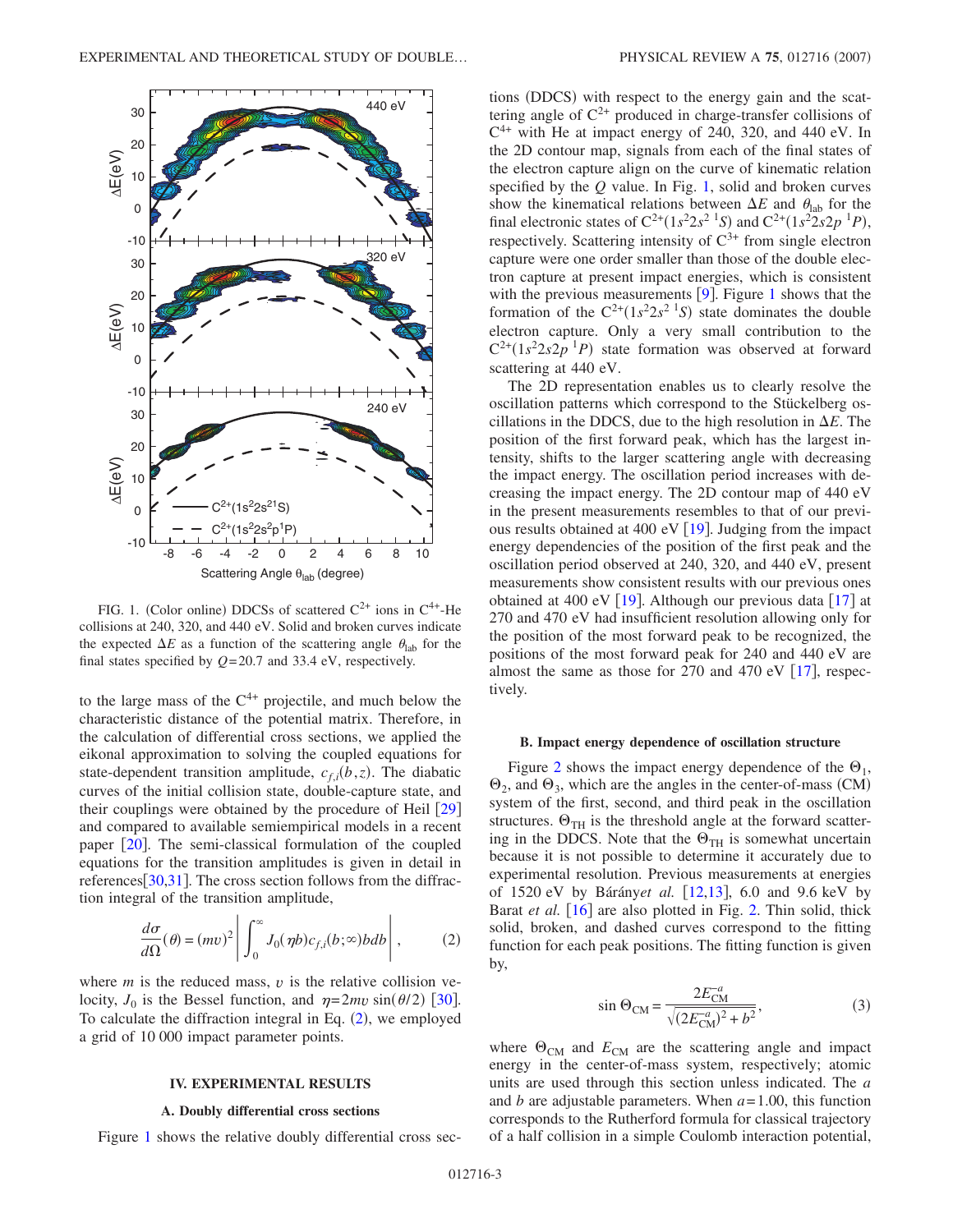<span id="page-3-0"></span>

FIG. 2. Impact energy dependence of the peak positions in the oscillation structures. The  $\Theta_1$ ,  $\Theta_2$ , and  $\Theta_3$  correspond to the first, second, and third peak angles, whereas  $\Theta_{TH}$  is the threshold of the differential cross sections. See text for details.

4/*r*, i.e., Coulomb potential between a pair of doubly charged positive ions. Parameter *b* corresponds to the impact parameter. The value of  $b=3.26$  a.u. corresponds to a crossing radius when a flat potential for the initial channel and a Coulomb potential for the final channel  $(C^{2+}-He^{2+})$  are assumed. The fitted curve for  $\Theta_{TH}$  yields  $(a,b) = (0.92, 3.57)$ , which are close values compared to the Rutherford formula,  $(a,b) = (1.00, 3.26)$ . The other values are found to decrease as the angle position becomes larger.

Under the assumption of forward scattering and applicability of Coulomb potential for the collision,  $\Theta_{CM}E_{CM}$  is almost constant. However, the present experimental results show that such an approximation breaks down at low impact energy, certainly below 400 eV in the laboratory system. This effect for  $\Theta_3$  becomes more noticeable than for  $\Theta_1$  because the impact parameter corresponding to  $\Theta_3$  is smaller than the one for  $\Theta_1$ . This indicates that the simplification of potential curves by the initial flat potential and the final Coulomb potential becomes more insufficient at smaller nuclear distance.

## **V. COMPARISON BETWEEN EXPERIMENT AND CALCULATION**

Figure [3](#page-3-1) shows the experimental DCSs for doubleelectron capture into  $C^{2+}(1s^2 2s^2 1s)$  at 240, 320, and 440 eV,

<span id="page-3-1"></span>

FIG. 3. (Color online) Comparison between experimental angular differential cross sections and calculations at energies of 240, 320, and 440 eV. (O); measured experimental DCS. Thick and thin lines; calculations convoluted with the angular resolution of experimental apparatus and nonconvoluted results, respectively.

which are obtained from 2D contour maps. The calculated DCSs are also shown in Fig. [3.](#page-3-1) Both experimental and calculated DCSs are plotted as a function of reduced scattering angle  $\tau = \theta_{\text{lab}} E_{\text{lab}}$  (keV degree). The calculated DCSs (thick line) were convoluted with the angular resolution of present experimental apparatus and normalized to the experimental DCS at the most forward peak. The Stückelberg oscillations are clearly resolved at lower energies in the present experimental DCS. Since the oscillation period becomes small, minima of the Stückelberg oscillations become shallow at the highest energy. However, the oscillatory structures are still visible. The experimental results show a slight shift of the peak position toward larger  $\tau$  with increasing the impact energy. The peak position of the calculated results is rather static in this energy region, located at  $\tau \sim 1.46$  keV degree. The oscillation period in the reduced angle slightly increases with the impact energy as shown in Fig. [3.](#page-3-1) This dependence of the oscillation period on the impact energy is reproduced by our calculation. The agreement of the present results is much better than the one obtained from the previous semiempirical model, and the accuracy of the present *ab initio* calculation can thus be confirmed from the above comparison at 240, 320, and 440 eV.

As was discussed in Ref. [[20](#page-5-0)], the *ab initio* calculation confirms, in accordance with previous semiempirical models,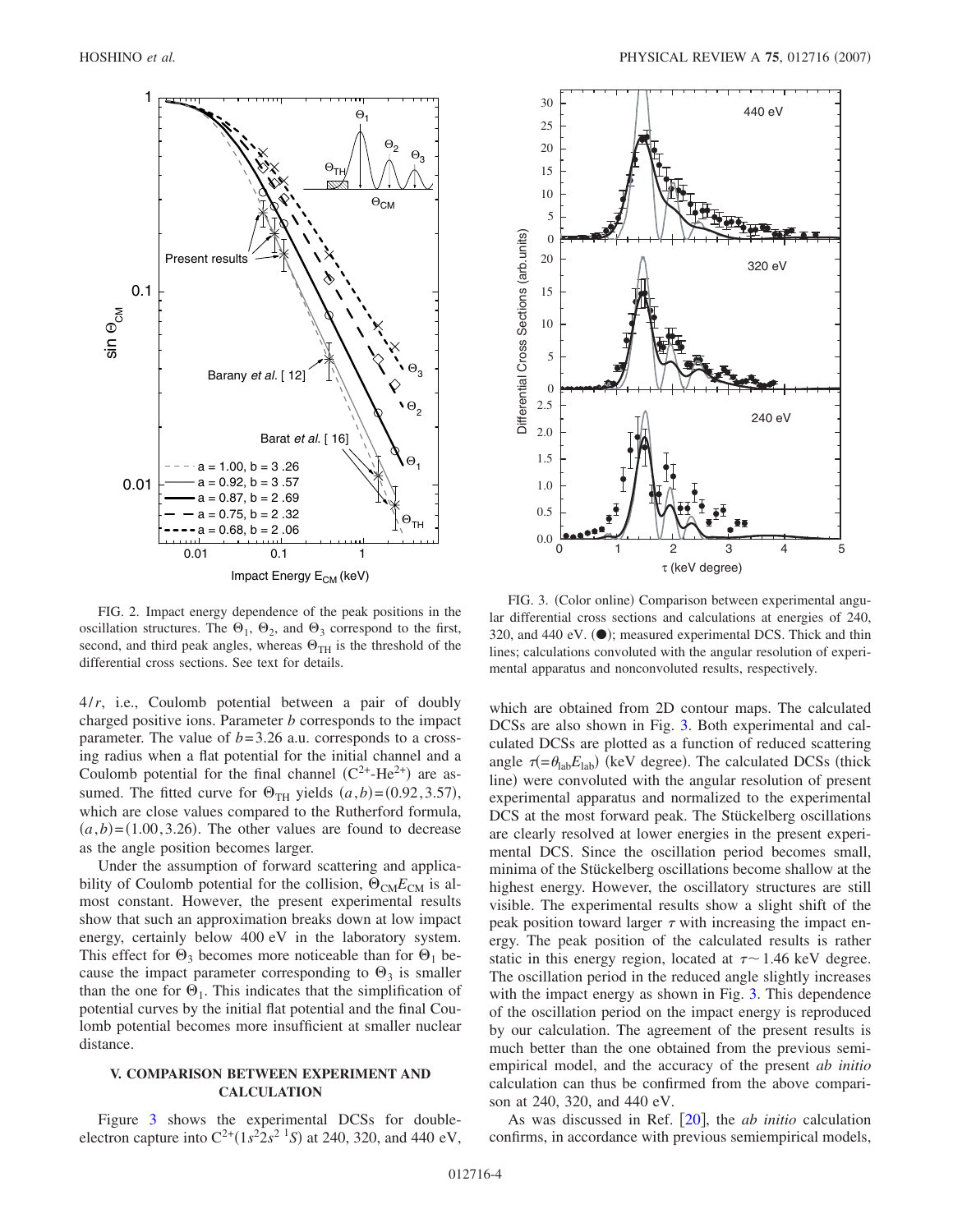that the  $CHe^{4+}$  collision system can be described by two electronic states with electronic configurations corresponding to the initial and main double electron capture states at low energies. Thus, the two-state semiempirical model includes a part of the essential features of the reaction mechanism derived from the present *ab initio* calculation. The semiempirical model based on the polarization and Coulomb-type diabatic potentials with the position dependent effective charges, however, does not describe the molecular ion sufficiently at small internuclear distances, which results in a displacement of the avoided crossing by about 0.5 a.u. from the exact location, and a steeper slope of the potential energy curves at the avoided crossing. The process of double electron capture is driven by a broad nonadiabatic coupling peak, which corresponds to a delocalized transition between the two asymptotic states, and differs from the approximate models based on the coupling in Ref.  $[14]$  $[14]$  $[14]$ .

The details of the potential curve shapes, and the size of the transition region are decisive at lower energies, where the interplay of accurate transition probabilities and transition phases is crucial for the differential cross section. We therefore conclude that in the present low energy region, although the semiempirical models based on the Coulomb-type potential models could interpret experimental cross sections with adjusted effective charges, they fail to reproduce the electronic structure of the transition molecular ion, and correspondingly the delocalized dynamics of electron capture at lower energies.

# **VI. CONCLUSION**

We have measured the relative doubly differential cross sections (DDCS) with respect to the energy gain and the scattering angle of  $C^{2+}$  produced in the double electron capture in the collisions of  $C^{4+}$  ions with He for projectile energies 240, 320, and 440 eV in the laboratory system. The two-dimensional (2D) contour map on the energy gain and

scattering angle plane enabled us to resolve the Stückelberg oscillations clearly. The experimental results showed that the double electron capture into the  $C^{2+}(2s^2 \text{ }^1S)$  state dominates below 440 eV. Present results at 240, 320, and 440 eV were consistent with our previous results obtained at 400 eV  $[19]$  $[19]$  $[19]$ ; this applies also to our earlier measurements at 270 and 470 eV  $\lceil 17 \rceil$  $\lceil 17 \rceil$  $\lceil 17 \rceil$ , taking into account the insufficient angular resolution of the previous data. *Ab initio* potential curves and couplings have been obtained in order to calculate the theoretical DCS for the present system. The analysis of *ab initio* potential curves and couplings confirms the applicability of a two-state model, although a number of adiabatic states are necessary to represent the initial and final diabatic potentials for large internuclear distances. The agreement of the present experimental and calculated results at 240, 320, and 440 eV is considered to be very good, which confirms the accuracy of the present *ab initio* calculation. It is also confirmed that DCS is more sensitive to the potential curves and couplings in the lower energy region and hence DDCS measurements with 2D representation of electron capture at low energy are useful for the study of the physics in HCI-atom collisions.

# **ACKNOWLEDGMENTS**

The authors would like to thank Yoh Itoh at Josai University for his kind help in the construction of our apparatus by crossed-beam method. A part of our apparatus was constructed by Special Coordination Funds for Promoting Science and Technology. Two of authors (M.H. and M.K.) had been supported by Special Postdoctoral Researchers Program at RIKEN. Partial support by the Academic Frontier Program of MEXT (L.P.) and Grant No. Bu 450/7-3 from the Deutsche Forschungsgemeinschaft (H.P.L. and R.J.B.) is also acknowledged.

- <span id="page-4-0"></span>[1] R. K. Janev and H. P. Winter, Phys. Rep. 117, 265 (1985).
- <span id="page-4-1"></span>[2] C. M. Lisse, K. Dennerl, J. Englhauser, M. Harden, F. E. Marshall, M. J. Mumma, R. Petre, J. P. Pye, M. J. Ricketts, J. Schmitt, J. Trümper, and R. G. West, Science 274, 205 (1996).
- <span id="page-4-2"></span>[3] J. D. Gillaspy, J. Phys. B 34, R93 (2001).
- <span id="page-4-3"></span>[4] H. Laurent, M. Barat, M. N. Gaboriaud, L. Guillemot, and P. Roncin, J. Phys. B 20, 6581 (1987).
- <span id="page-4-4"></span>[5] Y. Itoh, J. Phys. B **35**, 3217 (2002).
- <span id="page-4-5"></span>[6] M. Barat and P. Roncin, J. Phys. B 25, 2205 (1992).
- <span id="page-4-6"></span>[7] D. H. Crandall, R. E. Olson, E. J. Shipsey, and J. C. Browne, Phys. Rev. Lett. 36, 858 (1976).
- <span id="page-4-7"></span>[8] D. H. Crandall, Phys. Rev. A **16**, 958 (1977).
- <span id="page-4-8"></span>9 K. Okuno, H. Tawara, T. Iwai, Y. Kaneko, M. Kimura, N. Kobayashi, A. Matsumoto, S. Ohtani, S. Takagi, and S. Tsurubuchi, Phys. Rev. A **28**, 127 (1983).
- <span id="page-4-9"></span>[10] M. Kimura and R. E. Olson, J. Phys. B 17, L713 (1984).
- <span id="page-4-10"></span>[11] H. Cederquist, L. H. Anderson, A. Bárány, P. Hvelplund, H. Knudsen, E. H. Nielsen, J. O. K. Pedersen, and J. Sorensen, J.

Phys. B 18, 3951 (1985).

- <span id="page-4-11"></span>12 A. Bárány, H. Danared, H. Cederquist, P. Hvelplund, J. O. K. Pedersen, C. L. Cocke, L. N. Tunnell, W. Waggoner, and J. P. Giese, J. Phys. B 19, L427 (1986).
- <span id="page-4-12"></span>[13] H. Danared and A. Bárány, J. Phys. B 19, 3109 (1986).
- <span id="page-4-13"></span>[14] T. P. Grozdanov and R. K. Janev, J. Phys. B 13, 3431 (1980).
- <span id="page-4-14"></span>[15] N. Keller, L. R. Andersson, R. D. Miller, M. Westerlind, S. B. Elston, I. A. Sellin, C. Biedermann, and H. Cederquist, Phys. Rev. A 48, 3684 (1993).
- <span id="page-4-15"></span>[16] M. Barat, P. Roncin, L. Guillemot, M. N. Gaboriaud, and H. Laurent, J. Phys. B 23, 2811 (1990).
- <span id="page-4-16"></span>17 M. Hoshino, M. Kitajima, Y. Kanai, Y. Nakai, H. Tanaka, and Y. Yamazaki, Phys. Scr., T 92, 339 (2001).
- <span id="page-4-17"></span>18 R. Boyd, T. S. Ho, and H. Rabitz, J. Chem. Phys. **106**, 6548  $(1997).$
- <span id="page-4-18"></span>19 M. Hoshino, Y. Kanai, F. Mallet, Y. Nakai, M. Kitajima, H. Tanaka, and Y. Yamazaki, Nucl. Instrum. Methods Phys. Res. B 205, 568 (2003).